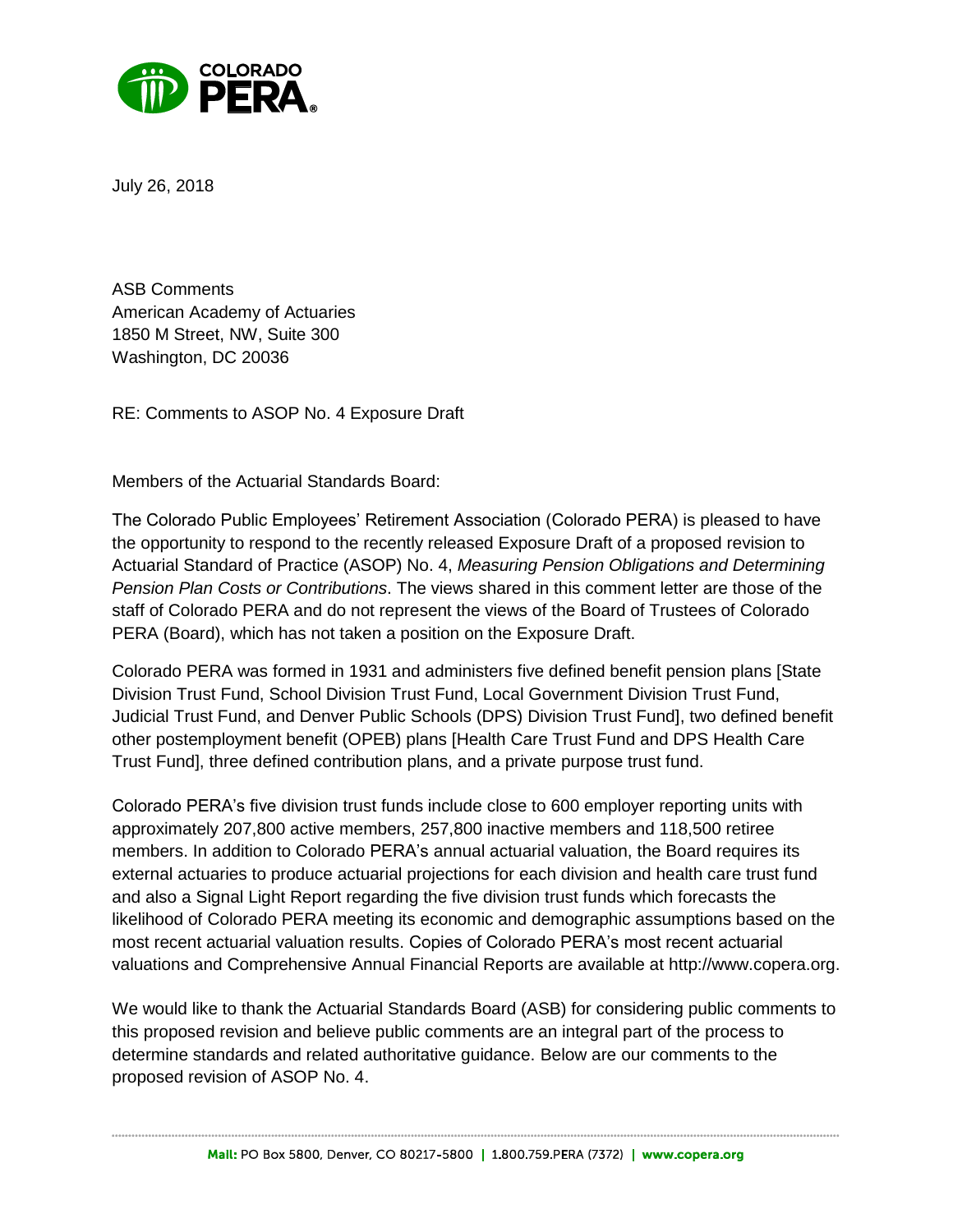First we would like to commend the ASB for the work that has gone into the revisions included in the ASOP No. 4 Exposure Draft regarding Sections 3.14 through 3.21, and Sections 4.1 through 4.2. We note that additional detail could be included in Section 3.14, *Amortization Method*, regarding the acceptance of a layered amortization approach, which Colorado PERA employs in the determination of the Actuarially Determined Contribution for each division trust fund, as delineated in the Colorado PERA Board's Pension Funding Policy. We also would propose the inclusion of guidance regarding amortization of a surplus, as opposed to only addressing the amortization of an unfunded actuarial accrued liability. Other than those two general comments, we will defer to the actuarial firms and actuarial organizations to address the more detailed aspects of these sections.

The majority of our dissenting comments focus on Section 3.11, *Investment Risk Defeasement Measure*, (or "IRDM") included in the ASOP No. 4 Exposure Draft and our belief that this proposed "measure of investment risk" is basically flawed in concept, calculation, and application as currently described in the Exposure Draft. Below we present our assessment of the risks related to the IRDM from our viewpoint as a **public pension plan** that depends upon actuarial expertise and judgement for annual valuation and disclosure purposes. We intend our comments to bring to light specific risks that arise from the requirement of this measurement; risks such as:

- Reasonable assumptions and methods,
- Defendable disclosures,
- Legal interpretations, and
- Actuarial reputation.

# **Reasonable Assumptions & Methods Risk**

## *Inappropriate Actuarial Cost Method*

The unit credit cost method is rarely used for public pension plans regarding funding valuations and is not allowed by GASB for use in valuations for accounting and financial disclosure purposes. Therefore, Colorado PERA staff believes that this cost method is inappropriate for the proposed use, within the public pension plan arena.

## *Inappropriate Demographic Assumptions*

Section 3.11 allows for use of the same non-economic assumptions as those applied in a plan's funding valuation. Based on the description of the discount rate required by this proposed section of ASOP No. 4, the calculation appears to mirror the determination of a settlement liability. However, plan members who no longer earn future service credits or pay increases behave much differently than members in an "ongoing" plan. Therefore, using assumptions intended for an "ongoing" plan in the determination of the IRDM, likely, would not be appropriate.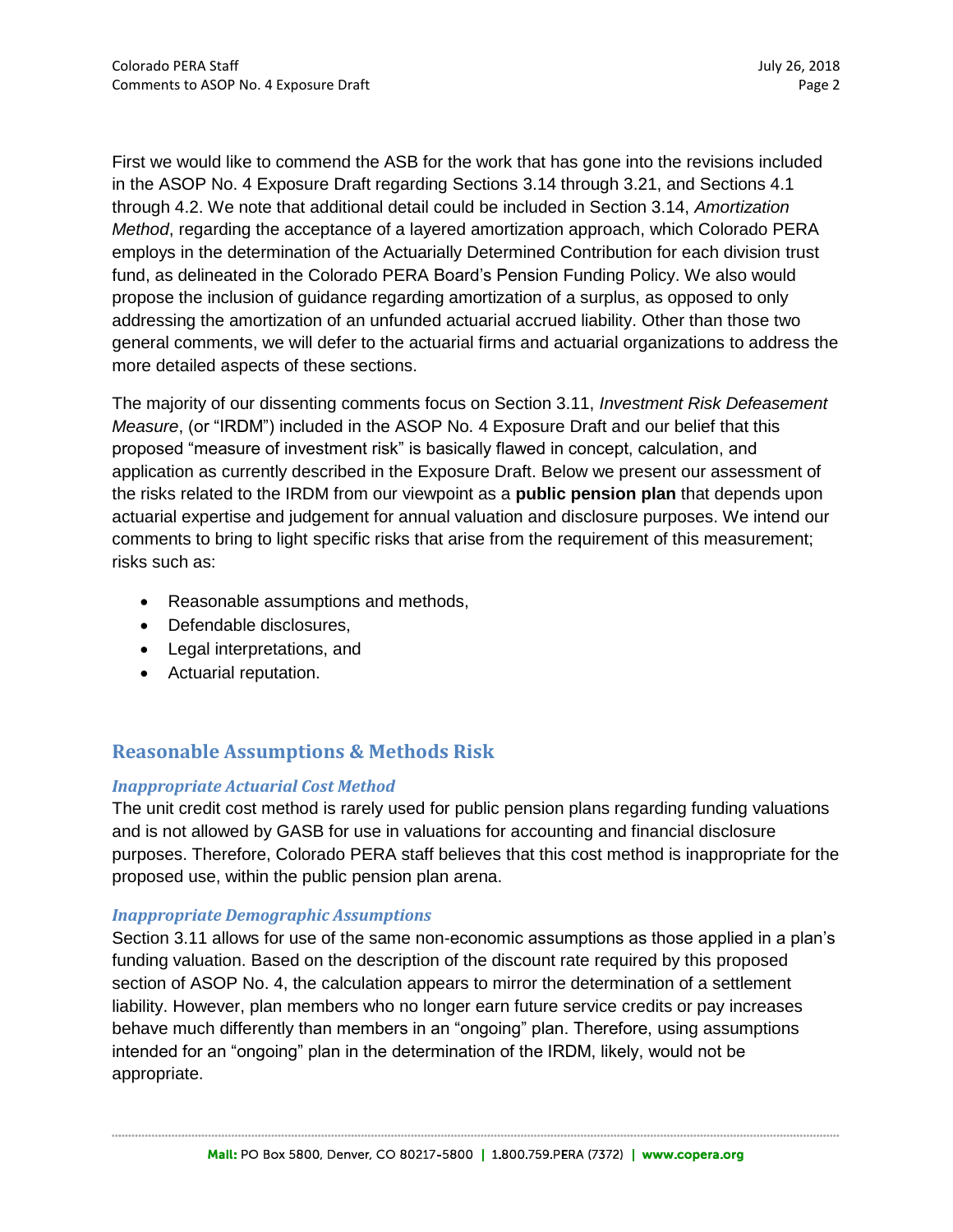## *Unrealistic Discount Rate*

Unlike private sector plans, pension plans that serve public entities and thus, large populations of public employees, are typically considered ongoing entities as are the governments they benefit. Therefore it only would be appropriate to value the liabilities of these public pension plans reflecting an ongoing and long-term perspective. With respect to public sector pension plans, Colorado PERA believes the limited choices of discount rates as prescribed by Section 3.11 of the ASOP No. 4 Exposure Draft, are too narrowly defined, reflect only a market-value or settlement rate, and are not representative of a discount rate that would accurately value funding liabilities of an on-going plan.

#### *Purpose of the Measurement*

As mentioned in a number of ASOPs, a primary consideration in the selection of actuarial methods and assumptions should reflect the "purpose of the measurement". The IRDM, as delineated in the ASOP No. 4 Exposure Draft, is described as an investment-risk measure. However, as noted above, the assumptions and cost method mandated for use in the calculation of the IRDM do not produce a number that is useful in measuring ongoing investment risk. Therefore, Colorado PERA does not believe the purpose of the measurement, as stated, is being met. We do not believe the proposed IRDM would add value for the users of our funding valuation or contribute pertinent information upon which to base long-term funding decisions. The inclusion of this metric in the final version of ASOP No. 4 would simply be an expensive requirement with no real value to the users.

# **Defendable Disclosure Risk**

## *Challenges of Explaining Two "Right" Numbers*

If the ASOP No. 4 Exposure Draft is adopted as written, given the mandated nature of the IRDM, Colorado PERA is very concerned there will be confusion as to which pension liability value is accurate. Additionally, the issuance of the new pension liability likely would be misinterpreted as a recommendation of the actuary despite any disclosure to the contrary. We believe this approach will unnecessarily cause confusion and misunderstanding among the memberships, employers, legislators, and tax-payers who embody the stakeholders of all public pension plans.

#### *Narrow Viewpoint*

The IRDM, as suggested by its name, mainly focuses on investment risk. If the IRDM is truly a measure of risk that should be taken seriously by all pension plans, it should reflect and/or test other aspects of risk. The IRDM also should reflect the expected exposure to investment return volatility inherent in a plan's actual fund portfolio, not be restricted to the use of an arbitrarily prescribed rate of return that has no relationship to the portfolio. Colorado PERA views the IRDM approach as too narrow-minded and believes a more broad-based approach has been sufficiently reflected in the risk assessments suggested in ASOP No. 51, *Assessment and Disclosure of Risk Associated with Measuring Pension Obligations and Determining Pension Plan Contributions.*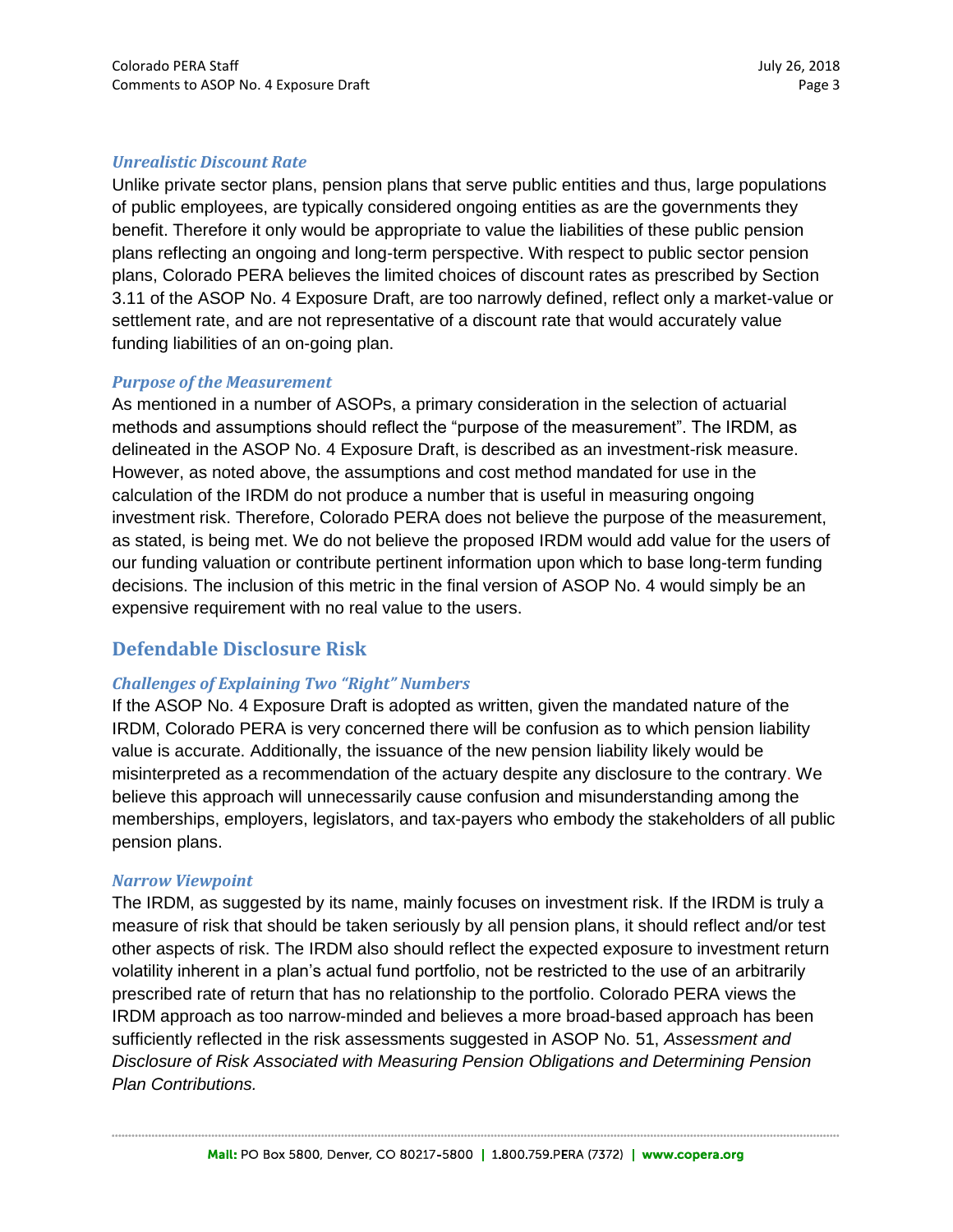# *Bond Rating Agencies*

Many bond rating entities currently determine their own alternative values regarding public pension plans. Therefore, we believe it is likely that one type of "user" of the IRDM information would simply ignore the metric and use the calculations determined by their own organization applying their own methods and assumptions. This would deem the determination of an IRDM practically useless and the confusion it likely will cause among other readers of the actuarial funding valuations (all public plan stakeholders), pointless and unnecessary.

# **Legal Interpretation Risk**

## *The Legalities of Settlement*

Identifying the IRDM as a "settlement measure" may, in effect, limit its relevance within the public pension plan sector. As generally noted in a number of court cases across the United States, it is illegal for most public pension plans to freeze benefit accruals or to settle obligations. The presentation of such a metric in actuarial reports may increase the risk of misuse and/or misinterpretation by implying potential for, most commonly, an impermissible action.

# **Actuarial Reputation Risk**

# *The ASOP Approval Process*

Colorado PERA would like to comment on the apparent and intentional deviation from wellestablished ASB procedures. Within the characteristic process of the review and revision of an ASOP, the ASB's Pension Committee typically would review and draft any new guidance related to pensions. This step was noted in the review process of the current ASOP No. 4. However, following the ASB's July 2014 *Request for Comment* regarding public sector actuarial practices, the ASB opted, instead, to form a smaller Pension Task Force to review the responses and make suggestions. Colorado PERA questions the ASB's reasoning for deviation from their wellestablished process.

## *Recently Revised ASOP No. 4*

Perhaps more important, than the deviation from typical procedures as described above, was the notable hasty revisiting of the review of ASOP No. 4. The more traditional review of ASOP No. 4 which took place between January 2011 and December 2013 apparently was discounted as insufficient given the commencement of the latest process of review which commenced almost as soon as the revised ASOP No. 4 was adopted.

## *Recently Adopted ASOP No. 51*

ASOP No. 51, "*Assessment and Disclosure of Risk Associated with Measuring Pension Obligations and Determining Pension Plan Contributions*", was recently adopted as of September 2017 and effective for funding valuations (and other actuarial work-product) performed on or after November 1, 2018. Colorado PERA believes a more appropriate measure of investment risk can be found in ASOP No. 51, which allows for choices between many possible methods of assessing risk related to the pension plan in question.